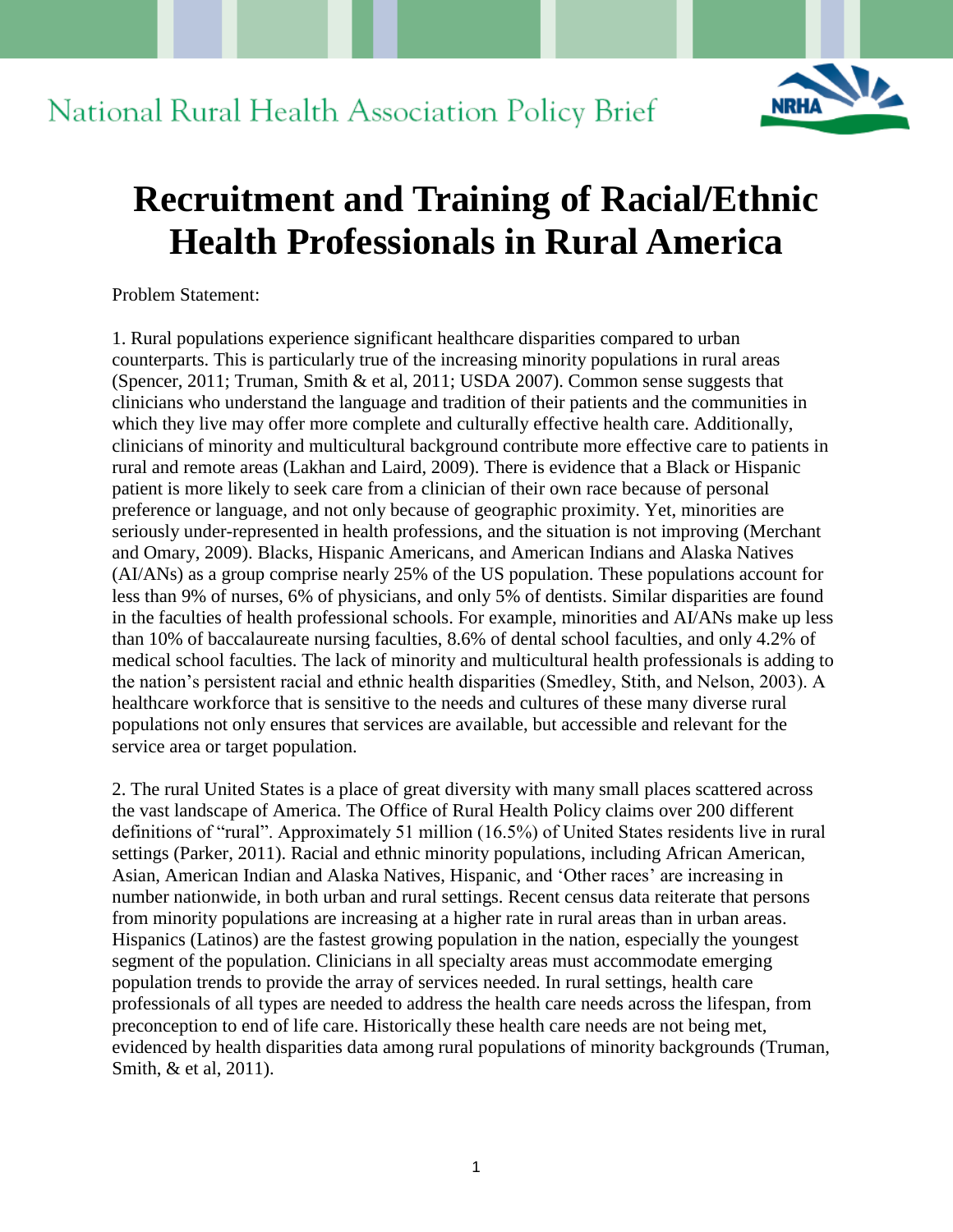3. Along with the lack of various types of health care providers, in particular, providers from minority populations, other factors contributing to restricted access to health care by rural residents include the lack of health insurance, escalating health care costs, not having a usual medical home, and clinicians who are insensitive to the culture and preferences of patients who are of another culture. Evidence shows that clinicians who understand a patient's linguistic traditions and the communities in which they live render more effective care (Thomson and Denk 1999, Dyrbye, Thomas, MD; Eacker, & et al., 2007). The 2010 census further suggests that 23.6 percent of Asian Americans, 24.4 percent of Hispanics, 5.3 percent of Pacific Islanders, 5 percent of American Indians/Alaska Natives and 1.2 percent of Blacks are linguistically isolated. Linguistic and cultural differences can be a barrier to delivering quality services. Factors associated with a patient's distrust of clinician(s) may include: a culturally inappropriate reception on the part of the office staff and/or clinician when meeting the patient, or the patient's preferences for self-care practices and/or traditional healing practices that may conflict with conventional Western health care practices (Truman, Smith, & et al. 2011). According to the Center for Disease Control's (CDC, 2011) report on health disparities, people who live and work in low socioeconomic circumstances are at increased risk for mortality, morbidity, unhealthy behaviors, and have reduced access to health care and inadequate quality of care. Rural populations are more likely to be economically challenged than their urban counterparts (Ware & Spencer, 2011). This is particularly true of rural minority populations who experience poverty levels three times higher than Caucasians (USDA, 2004). Rural inhabitants are less likely to have employer sponsored health insurance benefits. Furthermore, rural inhabitants who are uninsured also have a higher prevalence of substance abuse" (Spencer, 2011; Galvin, et al., 2001). In addition to the lack of health insurance and substance abuse, mental health is frequently identified as a "hole" in the rural safety net. The President's New Freedom Commission on Mental Health, Subcommittee on Rural Issues (2003) finds a confluence of issues relating to rural mental health accessibility, availability, and acceptability that create critical barriers to care for the Americans who reside in non- metropolitan areas across our nation. These barriers result in an "experience of care" for rural Americans that too often includes a delay in care, inconsistent care, or no care.

4. The President's New Freedom Commission (2003) points out that it is often difficult to recruit and keep professionals in rural areas. Although there have been government-subsidized programs (e.g., student loan repayment), they have only had a minimal effect in solving the health workforce shortage in rural areas. Furthermore, as with all providers, it is often difficult for mental health providers with spouses or partners to find work for both people. For those brought up or currently living in urban or suburban areas, the transition to life in a rural or frontier area can be difficult. Lower salaries and a more limited range of social and other outlets may be disincentives to move to such areas or motivators to return to urban centers. Demographics

5. According to the National Rural Health Association (NRHA), fewer than 10% of all U.S. physicians practice in rural areas. Minority providers are more likely than whites to practice in minority and medically underserved areas (Komaromy et al, 1996). In the United States, ethnic minorities (with the exception of some Asian ethnicities) are woefully underrepresented in health care professions. In 2010 census data, African-Americans comprise 12.6% of the population yet 2008 American Medical Association (AMA) data shows only 3.5% of physicians are African American, American Indian and Alaska Natives Americans comprise 0.8% of the total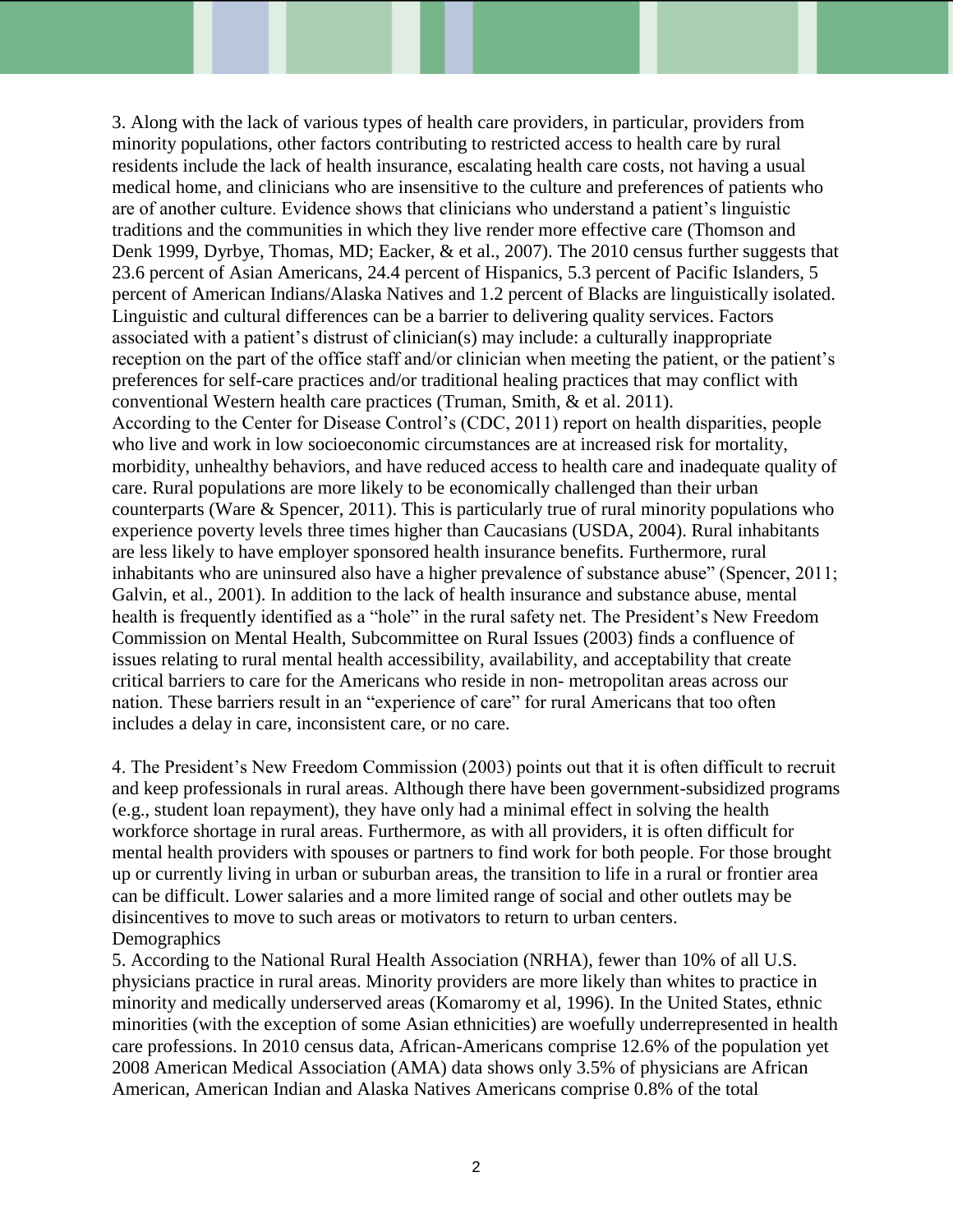population and 0.16% of the physicians, and Hispanics comprise 16.3% of the population yet only 4.9% of physicians. Pharmacy professionals reflects similar under-representation. According to 2008 data from the U.S. Department of Health and Human Services: African-Americans comprise only 6.2% of the pharmacists, Asian Americans 14%, and Hispanics 3.7% (USDHHS, 2010). African Americans are slightly better represented among physician assistants and registered nurses though they are underrepresented in these vocations as well. There are almost 3 million licensed registered nurses in the United States, about 4.2 percent are African American; (Dept. of Health and Human Service, 2009) 5 percent of all physician assistants were African American ("Household data annual," 2010). Only 1.7% of registered nurses identify themselves as Hispanic (Minority Nurse, 2009. Health professionals who most likely will choose rural practice are those who originate from these areas and/or have student clinical experiences in these areas (Wade, Brokaw, Zollinger, and et al., 2007). Studies of graduate level medical students in the U.S. show racial and ethnic minority physicians, in general, are more willing to provide care to patients who have no insurance or public insurance such as Medicaid, (Lakhan and Laird, 2009).

#### Higher Education Admissions Criteria

6. The inability of the health professional workforce to keep pace with the changing demographics of the nation is a major contributing factor of the persistent inequities in access to quality care for ethnic and racial minorities in the U.S (Couns, Mittman & Sullivan, 2011). Moreover, the percentage of minority students who are enrolled in health professional programs offered by public institutions of higher learning has stagnated over time (Lakhan and Laird, 2009). The controversy surrounding affirmative action (i.e., race-based admission policies) has the potential of exacerbating this disparity (Jencks and Phillips, 1998). The Hopwood case (Hopwood v. Texas, 1996) propelled the states of Texas and California to put forth propositions limiting affirmative action in admission procedures. The Supreme Court of the United States (2003) made a decision to uphold affirmative action policy use with the exception of quota plans (Grutter v. Bollinger, 2003). Although the Hopwood decision was overturned in 2003, this decision set a precedent for continued discrepancy in population equality by race/ethnicity. Cutting of federal funds during 2006-2008 reduced monies for programs addressing this issue (e.g. HRSA funded Health Careers Opportunity Program was defunded). These programs encouraged under-represented minorities to pursue health careers; thus, funding reduction weakened attempts to educate under-represented minority students in the health professions. Efforts to address such historical trends must be strategic and determined.

Existing admission criteria to professional schools must be examined to have a more inclusive student enrollment that represents cultural and socioeconomic variations. Professional school curricula must be evaluated to determine if the content is culturally and linguistically attuned to the growing diversity and modified as needed to educate students about effective interaction with underrepresented people. The use and benefits, along with the potential risks of alternative and complementary healing preferences must be addressed in the education of health practitioners. Traditional customs and treatment interventions must interface with nontraditional and alternative healing practices. Education of clinicians should incorporate culturally sensitive health promotion activities addressing mental and behavioral health, along with disease prevention and health maintenance. It is critical that existing rural and minority population health initiatives be evaluated to identify gaps and determine needs. The findings from these studies and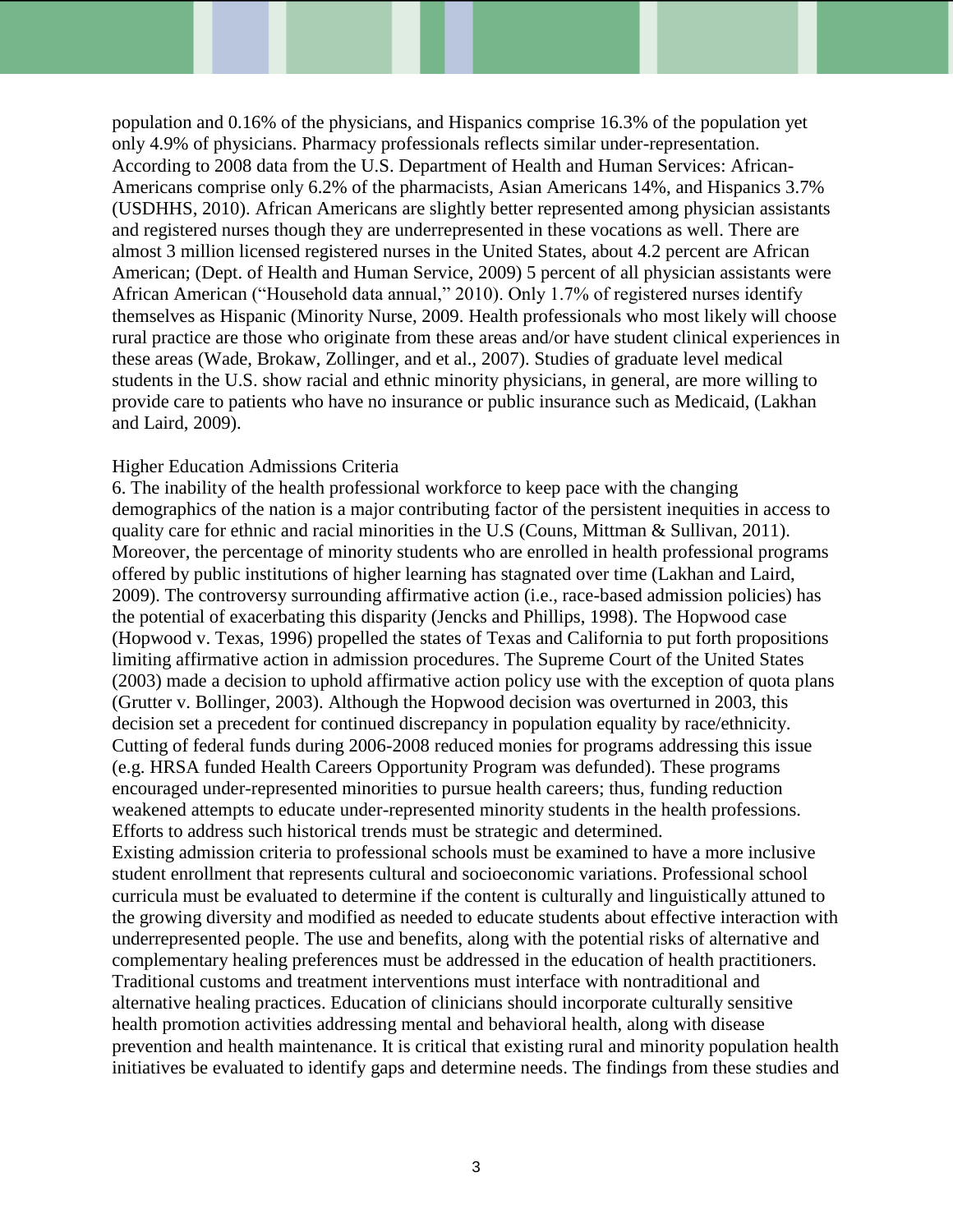descriptions of best or effective practice models must be disseminated for others to learn from and adapt in other contexts.

# Challenges

7. Any health care workforce initiative focusing on rural contexts must take into consideration the need for a full array of professional and paraprofessional practitioners, including but not limited to, physicians in particular primary care, nurse generalists and nurse practitioners, physician assistants, dentists/oral hygienists, pharmacists, optometrists, skilled health personnel, public health personnel, and mental/behavioral health practitioners, etc. Also to be considered are ethical recruitment and retention strategies which address the needs of various patient populations. The health professional needs will probably vary and be distinct from one rural context to another (Simpson and McDonald 2011).

The 2004 Rural Health Quality Report calls for both the Federal government and rural communities to pursue new approaches to maintain quality in rural health care, citing strategies in five key areas including: 1) Address personal and population health needs at the community level, 2) Establish quality improvement support structure, 3) Strengthen the rural health care workforce, 4) Provide adequate and targeted financial resources and 5) Utilize information and communications technology.

Over-emphasizing health professional shortages ultimately could have a negative effect of recruiting an appropriate healthcare workforce for a given region. Along with an emphasis on physicians, financial decisions also need to address the recruitment of other types of healthcare workers. For instance, should primary care physicians be given more incentives and recruited more heavily compared to other types of essential health professionals, such as nurses who are needed to sustain the viability of a small hospital that is fiscally vulnerable (Simpson and McDonald, 2011)?

8. The challenges to the successful infusion of students from minority populations in health careers are numerous, including lack of:

 $\rightarrow$  Adequate pre-college preparation for higher education during grade school and high school

 $\neg$  Financial support towards higher education

 $\neg$  Parental and peer support towards pursuing health service careers

 $\neg$  Health care role models both locally and in mass media which rarely portrays health professionals from minority populations

 $\neg$  Awareness of opportunities for health careers

 $\neg$  Health Professions Schools Admissions standards that select for these populations.

 $\neg$  Institutional and environmental incentives (Barr, Gonzalez, & Wanat, 2008; Chang, et. al., 2011). (e.g. positive experience in chemistry course).

 $\neg$  Urban-based under-represented faculty and administrators in health professional programs. Ultimately this perspective leads to insensitivity towards the rural perspective/context and the particular health service/care needs of rural populations.

Efforts to overcome barriers in preparing individuals from minority populations for admission and the successful completion of higher education and health career majors can be effective in the practices of elementary and high school preparatory programming for under-represented students. College admission examinations such as ACT's and SAT's are shown to correlate strongly with socioeconomic status. People from minority populations are under-represented in the socioeconomic categories most highly selected for college attendance through these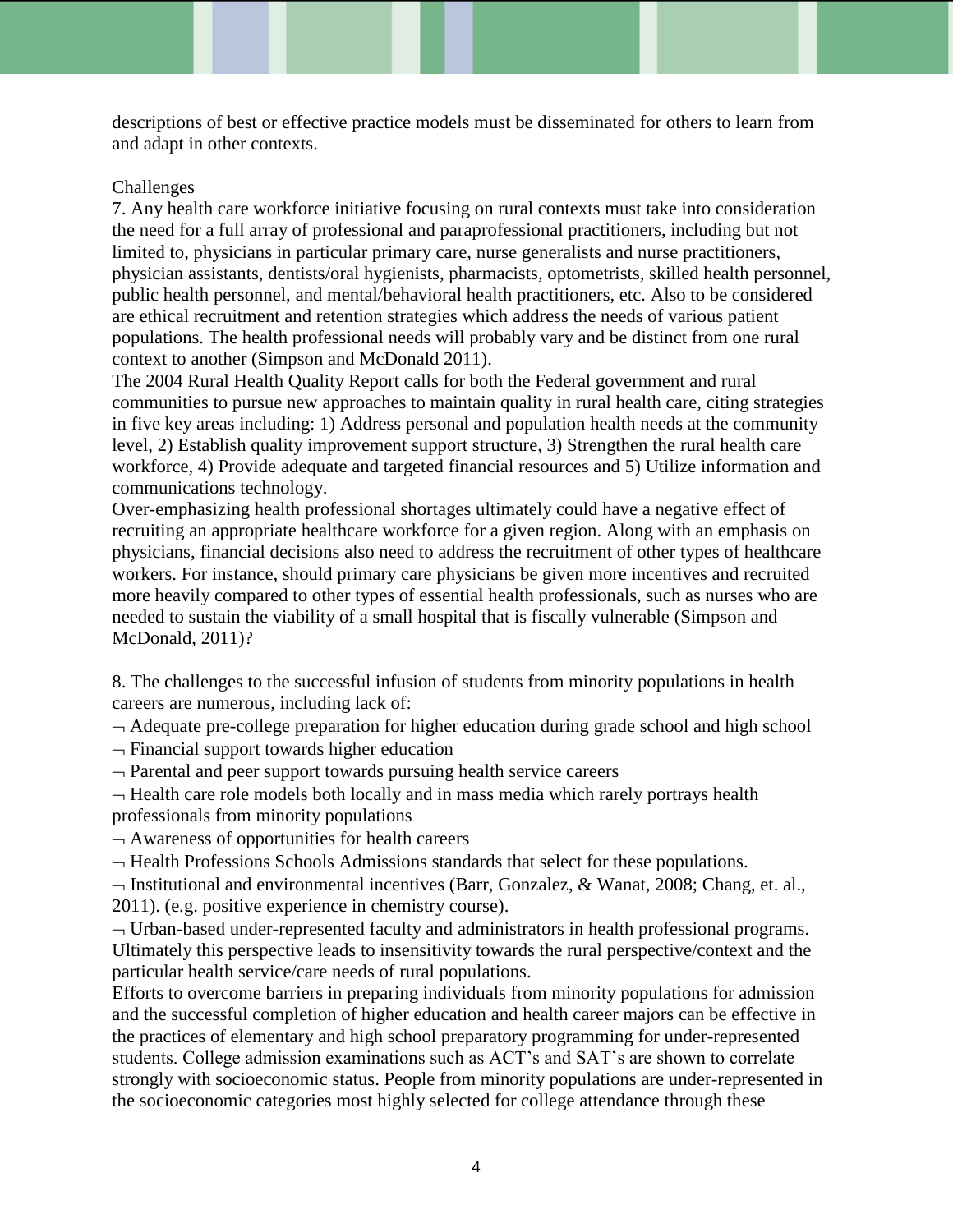admissions tests. The educational preparation for college needs to change for lower socioeconomic status students in order to more closely reflect the educational experience of the upper middle and high income students, or the criteria for admission to college need to change for equity in access to higher education. Given the lack of action to change admission standards for college and professional school, multiple efforts have focused on interventions to increase the success of under-represented students in applying, gaining admission to, and attending college and professional school.

Exemplary Best Practice Models

9. Health Resources and Services Administration (HRSA) has provided funds to numerous institutions of higher education for over 30 years to provide pre-college educational enrichment and social support for disadvantaged students interested in health careers. Through these and other means, colleges and universities have shown some success.

For example, Louisiana State University School of Medicine has a summer science program for Louisiana high school students from underrepresented minority populations. Of the 1,150 past participants, 849 responded to a survey on chosen field of study. Of these respondents, 450 chose a science/pre-health field of study. An estimated 432 of 665 students chose education paths in medicine, another health profession, or science since 1985 (Helm et al, 1999).

10. Another example is, in 1994, the Health Sciences and Technology Academy at West Virginia University initiated a highly successful 9th-12th grade program to improve the success of underrepresented rural students attending college and pursuing health careers (Chester and Dooley, 2011). Since then, 1,560 students (32% African American and Other [multiracial], 68% rural, disadvantaged Appalachian white) from West Virginia were given social support and academic enrichment for four years prior to college. While in high school, these students performed significantly better than their peers on the standardized WESTEST for both math and language arts (Smith, 2011). Ninety four percent of these students are currently in college or have completed college while only 57.5% of their peers went to college. Sixty one percent are majoring in pre-health career majors with average grades fully one half a point higher than their peers majoring in the same fields who were not in the program (McKendall et al 2000). Similar results are shown for Hawaiian Natives (Little et al, 1999) Hispanics, and Asians/Pacific Islanders (Vilarejo & Barlow 2007; Villarejo et al, 2008; Fredrich 2009). These results show that just a little special attention in grades K through 12 has a tremendous impact. Efforts to prepare ethnic and racial minority students for professional school have been effective in the Historically Black Colleges and Universities. In 2003, for example, Xavier University alone produced as many successful African American medical school applicants (84) as the University of Maryland, Harvard, and Johns Hopkins Universities combined (84). In 2004, five of the top 25 producers of African American medical school applicants are United Negro College Fund member institutions (UNCF FY10 Legislative Briefing Materials). Undergraduate programs and post-baccalaureate programs in majority institutions scattered across the nation provide minorities and other under-represented youth academic enrichment and social support towards health careers beginning the summer before coming to college and following them through professional school. For instance, since 1988, 547 students have graduated from the Stanford Medical Youth Science Program's (SMYSP) Summer Residential Program (Winkleby, 2007). Longitudinal data show that among the 97% who have been

followed for up to 24 years, 100% are from low income families, 86% have earned a 4-year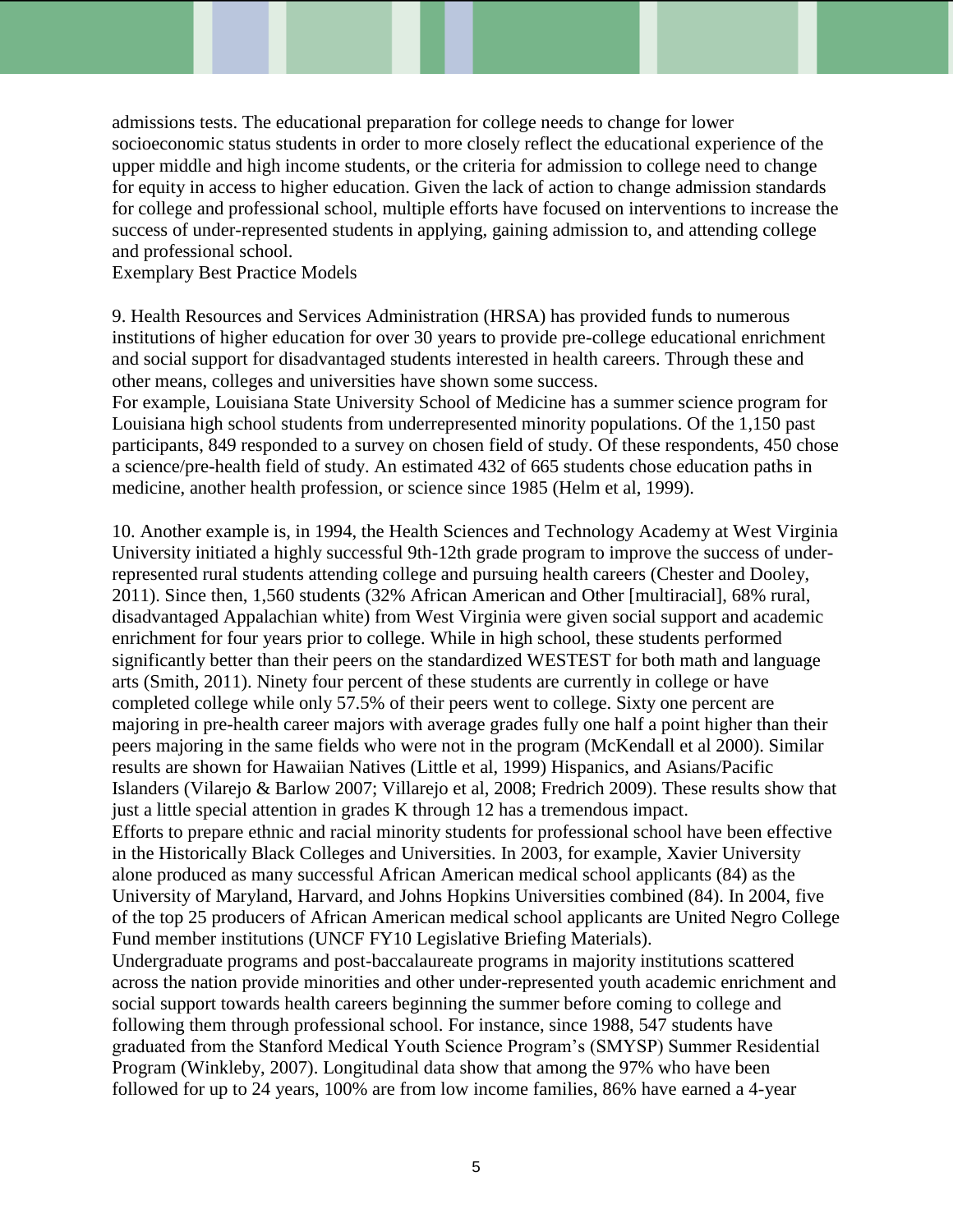college degree (excluding those, currently attending college), and among college graduates, 43% are attending or have completed medical or graduate school, and 42% are working as or training to become health professionals. Likewise, the University of Virginia Medical Academic Advancement Program for minority and disadvantaged students has been successful in increasing the number of under-represented minority students matriculating into and continuing in medical education. Over the years of the program since 1994, 2,899 have participated, of whom 583 have already obtained their doctorate degrees in medicine. Twenty-four of the program alumni are medical school faculty members, including a former chairman of Ophthalmology, two assistant deans, an associate director for a residency program in medicine, and an assistant director for a residency program in Obstetrics and Gynecology. Two of the program alumni are University of Virginia School of Medicine faculty ("University of Virginia," 2011).

Southern Illinois MEDPREP is a successful post-baccalaureate program. Others programs also illustrate successful approaches at the pre-matriculation level (Williams, 1999). This program establishes high expectations for student progress, designs individual curricula, offers extensive academic and personal counseling, has its own teaching faculty, and operates in a specially equipped designated facility. Since 1972, MEDPREP has served 1,264 educationally or economically disadvantaged students. Ninety-eight percent of the current students are members of the Association of American Medical Colleges-defined under-represented minority groups (URMs). Over the course of its nearly 40-year history, 72% of the students have been accepted to professional schools (SIUMED website, 2008). When Jackson et. al. reported in 2003, 92% were accepted to medical schools and attended 90 different medical schools in the country. Of those accepted to professional schools, 88% have graduated or are expected to graduate in 2011. Research indicates that these students show significant improvement, 2 to nearly 6 times greater in MCAT retakes than non MEDPREP students (Jackson, McGlinn, Rainey, & Bardo, 2003).

11. In 1995 the Master's Program in Health Administration at the Medical University of South Carolina, with funding from HRSA's Health Administration Training grant, developed a Health Administration Internship Training program in partnership with rural/medically underserved communities. During the 5-year grant program (1996-2001), 56 students completed one or more service-learning experiences. Of these, 44 (79%) completed internships; 18 students identified themselves as minority. After graduation, 15 (27%) accepted rural administrative residencies and 15 (27%) others accepted positions in rural and medically underserved community health care entities. These experiences prepare administrators to accept positions in rural areas as well as contribute in a meaningful way toward building an effective rural health care delivery system (Forti & White (2001).

The academic pipeline for high school students on through undergraduate education and then on through professional school education is long and demanding. Consequently, a variety of tailored reinforcements and supports are essential to support individuals as they progress through this multi-year academic pipeline. Even maintaining a database from high school through graduate school or medical residency is an enormous challenge, but necessary if support efforts are to accurately reflect the results.

The Sullivan Commission's 30 recommendations (Sullivan, 2004), were developed to attract broad public support and to encourage academic and professional leadership to share the Commission's vision for a health system modeled on excellence, access, and quality for all people. Three overlying principles are noted to fulfill that vision.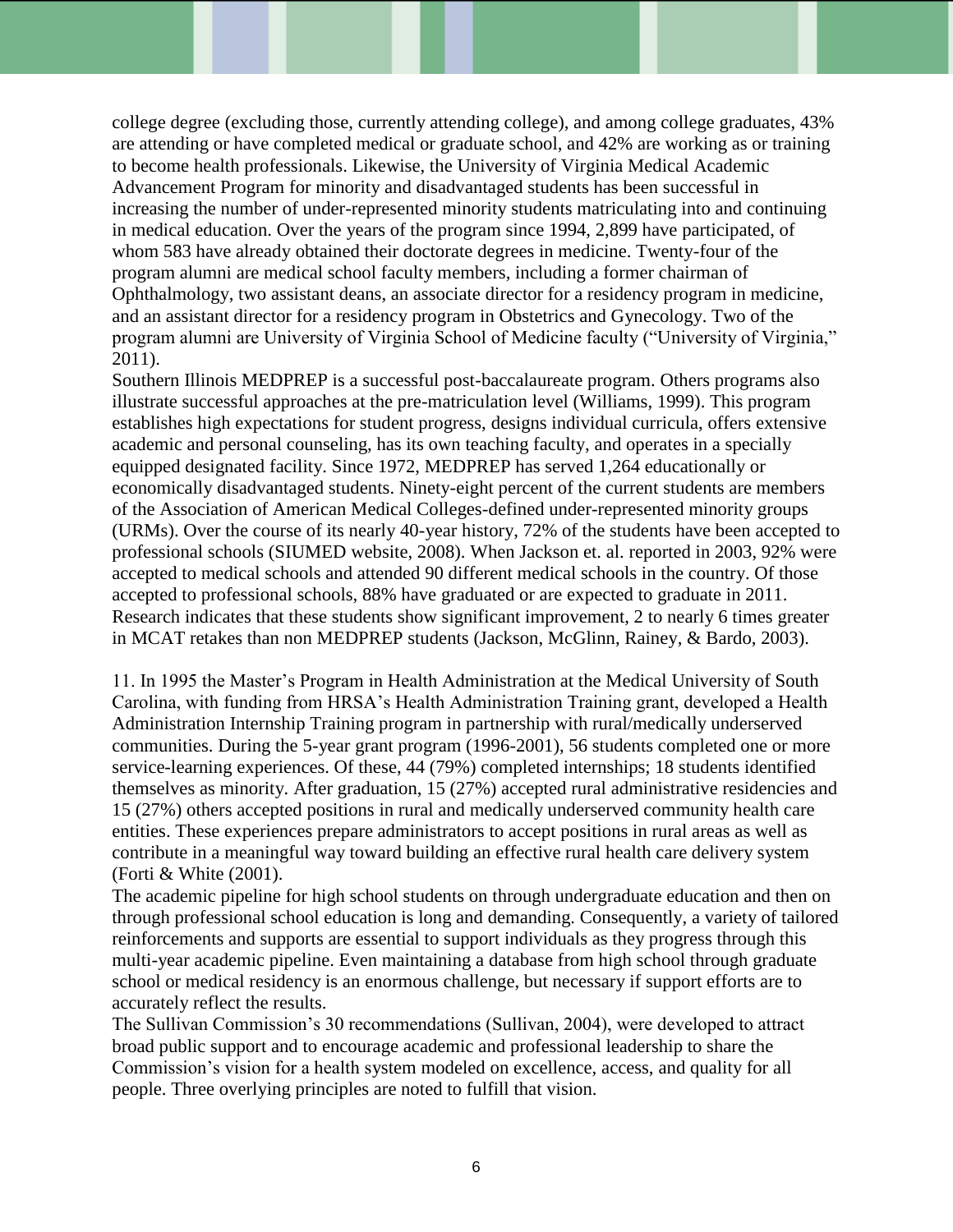(1) To increase diversity in the health professions, the culture of health professions schools must change.

Our society is experiencing a significant and rapid demographic shift. The culture of our nation is changing. So too must the culture of our health institutions. As colleges, universities, health systems, and others examine these recommendations, they must also examine the practices of their own institutions.

(2) New and nontraditional paths to the health professions should be explored.

In some health professions, it takes between 10 and 12 years to fully educate and train a provider. The Commission calls for major improvements in the K-12 educational system, with the realization that the degree of diversity in health professions schools cannot remain stagnant while these improvements take shape.

(3) Commitments must be at the highest levels.

Change can happen when institutional leaders support the change. In 1966, Duke University School of Medicine was one of the last two medical schools in the South to admit a black student. Today, Duke University School of Medicine has become a model of diversity and has used its leadership to bring other institutions along a new and inclusive path toward excellence. The Institute of Medicine (IOM) recommended increasing the number of minority health professionals as a key strategy to eliminate health disparities. A number of strategies were identified to make education and training in the health professions more attainable and affordable for minority students, including shifting from student loans to scholarships; reducing dependency on standardized tests for admission to schools of medicine, nursing, and dentistry; and enhancing the role of two-year colleges (Sullivan, 2004).

To strengthen patient-provider communication and relationships, the IOM committee also recommended developing provider training programs and tools in cross-cultural education. These recommendations are rooted in evidence that minority providers are more likely than whites to practice in minority and medically underserved areas, and that when patient and providers are of the same race there is greater satisfaction and adherence to treatment (Komaromy et al., 1996).

## 12. Recommendations:

The NRHA makes the following recommendations:

I. Offer financing and payment mechanisms for economically disadvantaged rural students from minority populations, (example- tuition fee waivers; pay back scholarships, etc.).

II. Depict individuals from minority populations in the marketing and media materials for health professionals.

III. Develop and disseminate culturally and linguistically attuned career community initiatives targeting minority populations.

IV. Support innovative initiatives that focus on recruitment and retention of the diversity of rural multiracial and multicultural students at the pre-college, college and professional school levels. Promote programs that offer financial support to academic programs that expose students to rural settings and communities that 'grow their own' as an approach to recruit and retain health professionals in their locale.

V. Encourage professional school linkages with rural minority populations and communities. VI. Facilitate linkages among the Senate Indian Affairs Committee, Congressional

Black/Hispanic and rural health caucuses and other Congressional leaders who are sensitive to health inequities confronting multiracial and multicultural populations that are exacerbated in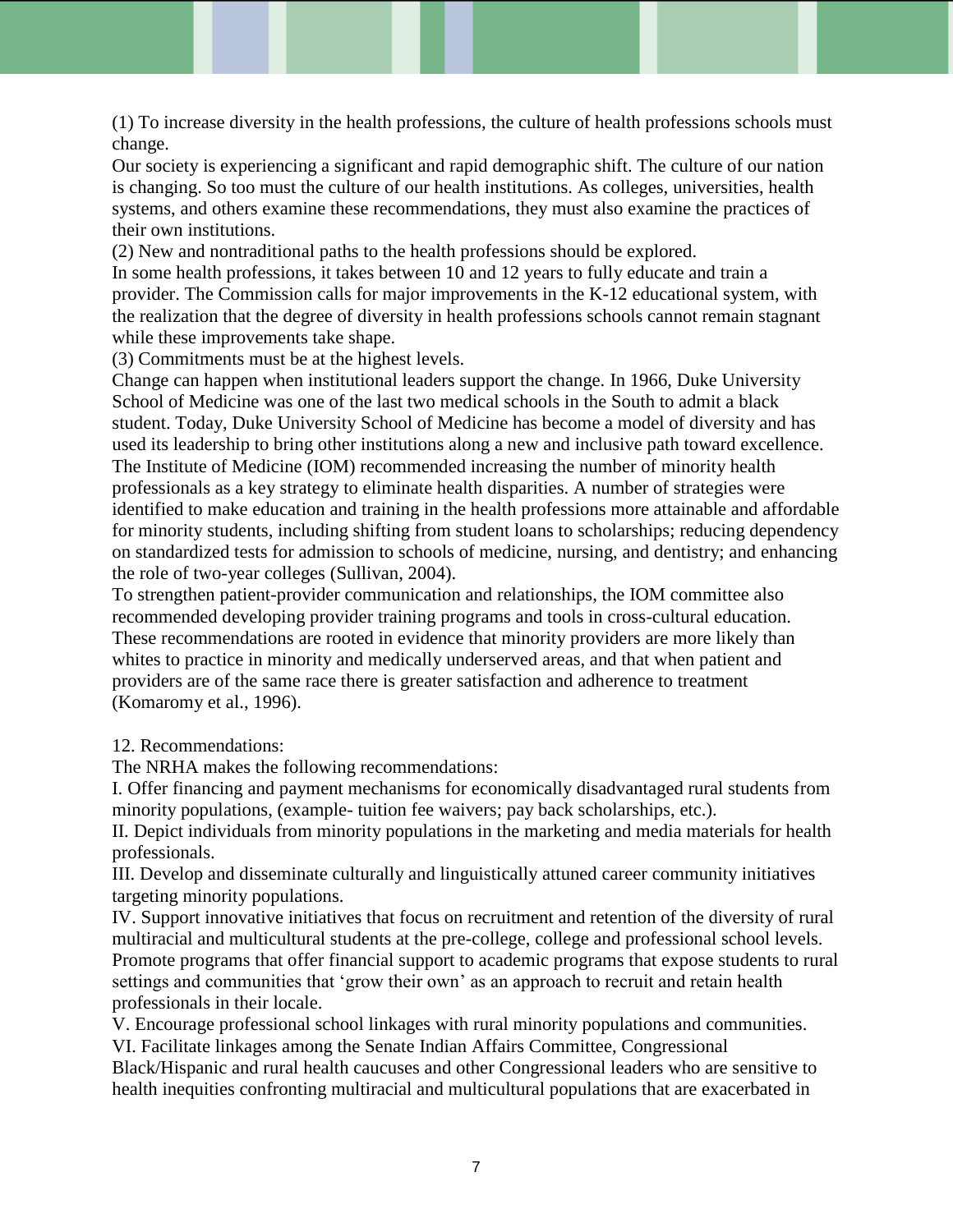rural settings.

VII. Develop, support and evaluate admissions policies and procedures that do not have an urban/rural/minority/socio-economic bias (i.e. adapt policies where MCAT requirements for admission are in line with MCAT scores of successful graduates from under-represented populations. Provide opportunities for provisional admission based on performance; develop targeted remediation programs that enhance potential for academic success.)

VIII. Develop, support and evaluate health professional residency/preceptorship/mentor-ship transition to practice programs in rural, medically under-served areas.

IX. Advocate for federal, state, tribal, local and private entities to provide academic loan forgiveness programs for practitioners who work in rural under-served populations.

X. Expand existing programs that support practitioners and educational programs that target multiracial and multicultural youth in rural communities to develop future generations of health services/care practitioners in rural America. Disseminate findings to identify and market best practice models.

XI. Advocate for HRSA to fund Health Careers Opportunity Programs and Area Health Education Centers, National Health Service Corps loan repayment and scholar programs as well as School to Work Programs that target multiracial and multicultural youth in rural communities at a higher level, to develop future generations of health care practitioners to provide care to the under-served.

XII. Encourage federal agencies to collect and analyze data on the educating, recruiting, hiring and retaining various disciplines in the health professions in rural settings. Disseminate findings that are meaningful to various audiences (e.g., elected federal/state, tribal officials, program administrators, and community leaders).

XIII. Implement infrastructures to develop competent communities who advocate on their own behalf to identify local needs and initiate solutions to those concerns, in this case educating, recruiting and retaining health professionals.

XIV. Encourage the federal government (e.g. Office of Rural Health Policy, Office of Minority Health, the Department of Education, and other funding agencies) to convene a health professions conference or other venue to discuss the mechanisms of increasing health professions' education for multiracial and multicultural populations.

XV. Encourage federal agencies to collect and disseminate data on the number of model rural programs that institutions provide for rural clinical experiences through internship and residency programs and assist with a mechanism to develop strong connections between medical schools and universities.

## 13. References

Barr, D. A., Gonzalez, M. E., & Wanat, S. F. (2008). The leaky pipeline: factors associated with early decline in interest in premedical studies among underrepresented minority undergraduate students. Academic Medicine, May, 83(5), 503-11.

Chang, M. J., Eagan, M. K., Lin, M. H., & Hurtado, S. (2011). Journal of Higher Education, 82(5), 564-96.

Chester, A., & Dooley, E. (2011). West Virginia University's Health Sciences and Technology Academy . Journal of Higher Education Outreach and Engagement, 15(3), 87.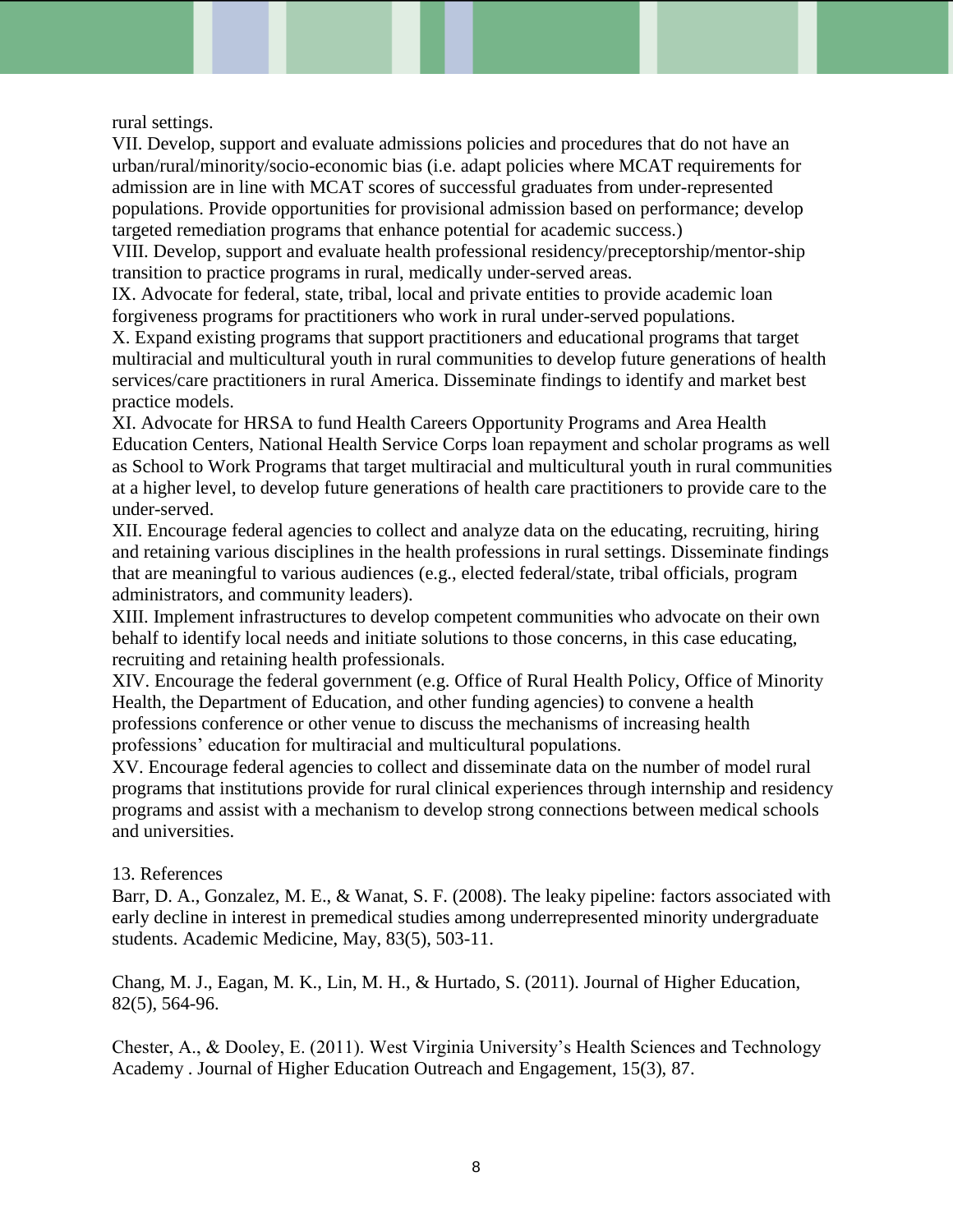Couns, J. G., Mittman, I. S., & Sullivan, L. W. Johns Hopkins University, Center to Reduce Cancer Disparities, Department of Epidemiology, Bloomberg School of Public Health. (Aug. 2011). Forming state collaborations to diversify the nation's health workforce: the experience of the Sullivan alliance to transform the health professions (6). Baltimore: Johns Hopkins University.

Dyrbye, L. N., Thomas, M. R., Eacker, A., & Harper, W.et al. (2007). Race, ethnicity, and medical student well-being in the United States. Archives of Internal Medicine, 167(19), 2103- 2109.

Forti, E.M., White, A. (2001). A rural service learning model for health administration education, 19(4), 401-416.

Fredrich, M. J. (2009). Program offers disadvantaged teens a gateway to health and science careers. . Journal of American Medical Association, 302(9), 933-35.

Barbara Grutter, Petitioner v. Lee Bollinger et al., No. 02 U.S. 241 (2003)

Helm EG, Parker JE, Russel MC. (April 1999) Education and career path of LSU's Summer Science Program students from 1985 to 1997. Academic Medicine 74, 336-338. Hopwood v. Texas, 78 F.3d 932 5th Cir. (1996)

Jackson, E. W., McGlinn, S., Ramey, M., & Bardo, H. R. (May 2003). Medprep-30 years of making a difference. Academic Medicine, 78(5), 448-53.

Jencks, C., & Phillips, M. (1998). The black white test. Washington D.C.: Brookings Institution.

Komaromy M, Grumbach K, Drake M, et al. (1996). The role of black and Hispanic physicians in providing health care for underserved populations. New England Journal of Medicine. 334:1305-1310.

Lakhan, S. E., & Laird, C. ( May 2009). Addressing the primary care physician shortage in an evolving medical workforce. Archives of International Medicine, 5, 2:14.

Little D, Izutsu S, Judd N, and Else I.(April 1999) A medical school-based program to encourage native Hawaiians to choose medical careers. Academic Medicine, 74, 339-341.

McKendall, SB. Programmatic Impact: The Health Sciences and Technology Academy response to the educational and health needs of West Virginia. Contributed Paper, NRHA Conference, May 24-26, 2000, New Orleans, LA.

Medprep facts: Follow-up data on medprep students. (n.d.). Retrieved from http://www.siumed.edu/medprep/studentstats.html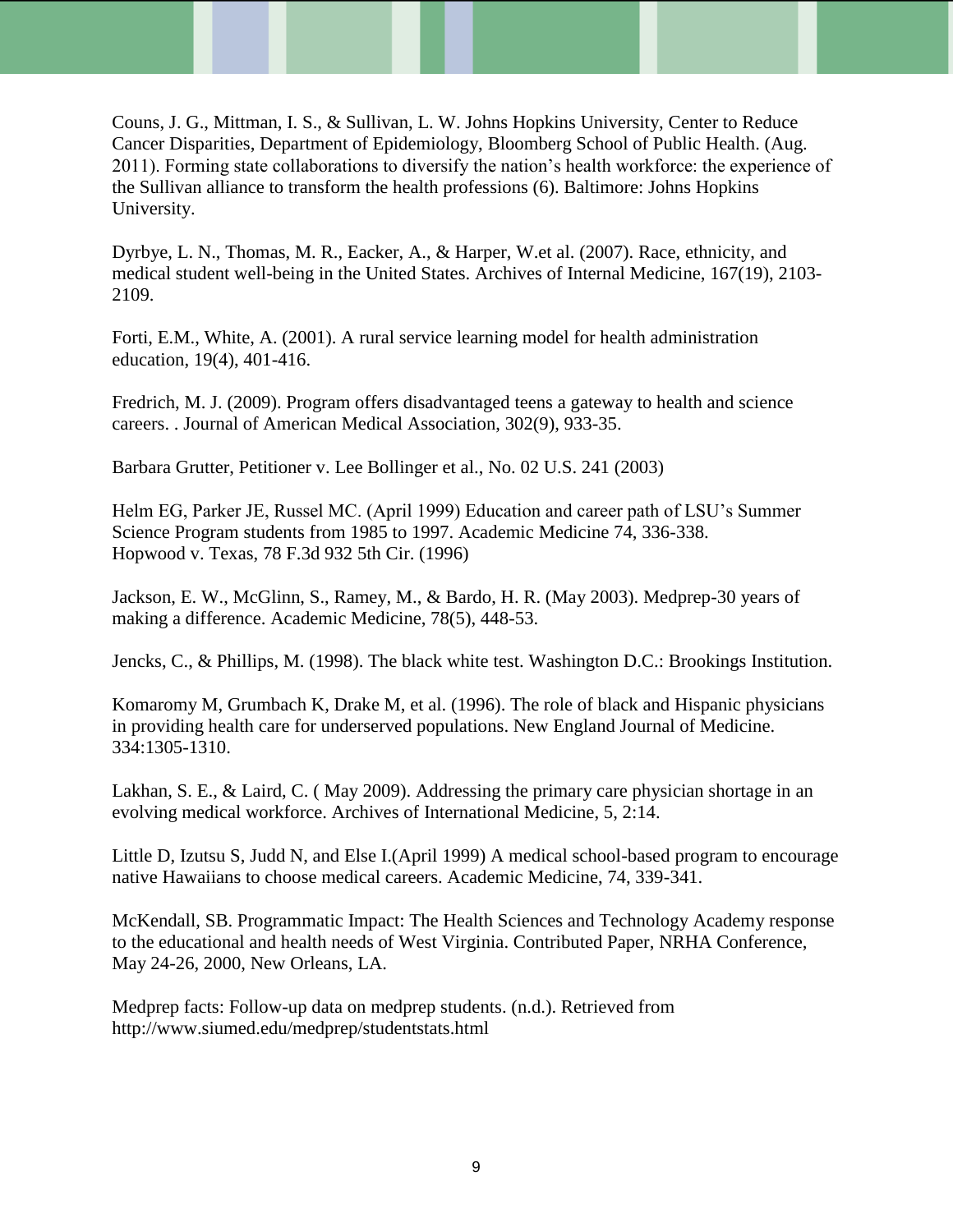Merchant, J. L., & Omary, M. B. (January 2010). Underrepresentation of underrepresented minorities in academic medicine: the need to enhance the pipeline and the pipe. Gastroenterology, 138(1), 19-26.e3.

Minority Nurse. (2009). Minority nurse. Retrieved from http://www.minoritynurse.com/minority-nursing-statistics

President's New Freedom Commission on Mental Health, Final Report. April 29, 2003. This site has been archived by the University of North Texas Libraries. Retrieved from http://govinfo.library.unt.edu/mentalhealthcommission/index.html

Ngo-Metzger, MD, MPH, N., Legedza, ScD, A. T. R., & Phillips, MD, R. S. ( February 2004). Asian Americans' reports of their health care experiences. Journal of General Internal Medicine , 19(2), 111-119.

Office of Health and Human Service. (2009). Minority nurse: Nursing statistics. Retrieved from http://www.minoritynurse.com/minority-nursing-statistics

Parker, T. (2011, October 27). USDA Economic Research Service. Retrieved from http://www.ers.usda.gov/statefacts/us.htm

Pew Health Professions Commission. Recreating Health Professional Practice for a New Century (Executive Summary of Full Report). Retrieved from http://futurehealth.ucsf.edu/Content/29/1998- 12\_Recreating\_Health\_Professional\_Practice\_for\_a\_New\_Century\_The\_Fourth\_Report of\_the\_Pew\_Health\_Professions\_Commission.pdf

Simpson, C., & McDonald, F. (November 2011). Anybody is better than nobody?' ethical questions around recruiting and/or retaining health professionals in rural areas. Rural and Remote Health, 11(1867), Retrieved from http://www.rrh.org.au/articles/subviewnthamer.asp?ArticleID=1867

Smedley B, Stith A, Nelson A, eds (2003) Unequal Treatment: Confronting racial and ethnic disparities in healthcare. Washington, DC: National Academies Press.

Smith F.2011. Doctoral Thesis "Unpublished Manuscript". University of Phoenix Huntington WV, 2011.

Spencer, K. Rural Assistance Center. (2011). Rural health disparities frequently asked questions. Retrieved from website:<http://www.raconline.org/topics/disparities/faq.php>

Sullivan, L (September 2004). Commission on Diversity in the Health Care Workforce. Missing persons: Minorities in the health professions. Duke University Medical School.

Thomson W.A., & Denk J.P. (April 1999) Promoting diversity in the medical school pipeline: a national overview. Academic Medicine 74, 312-314.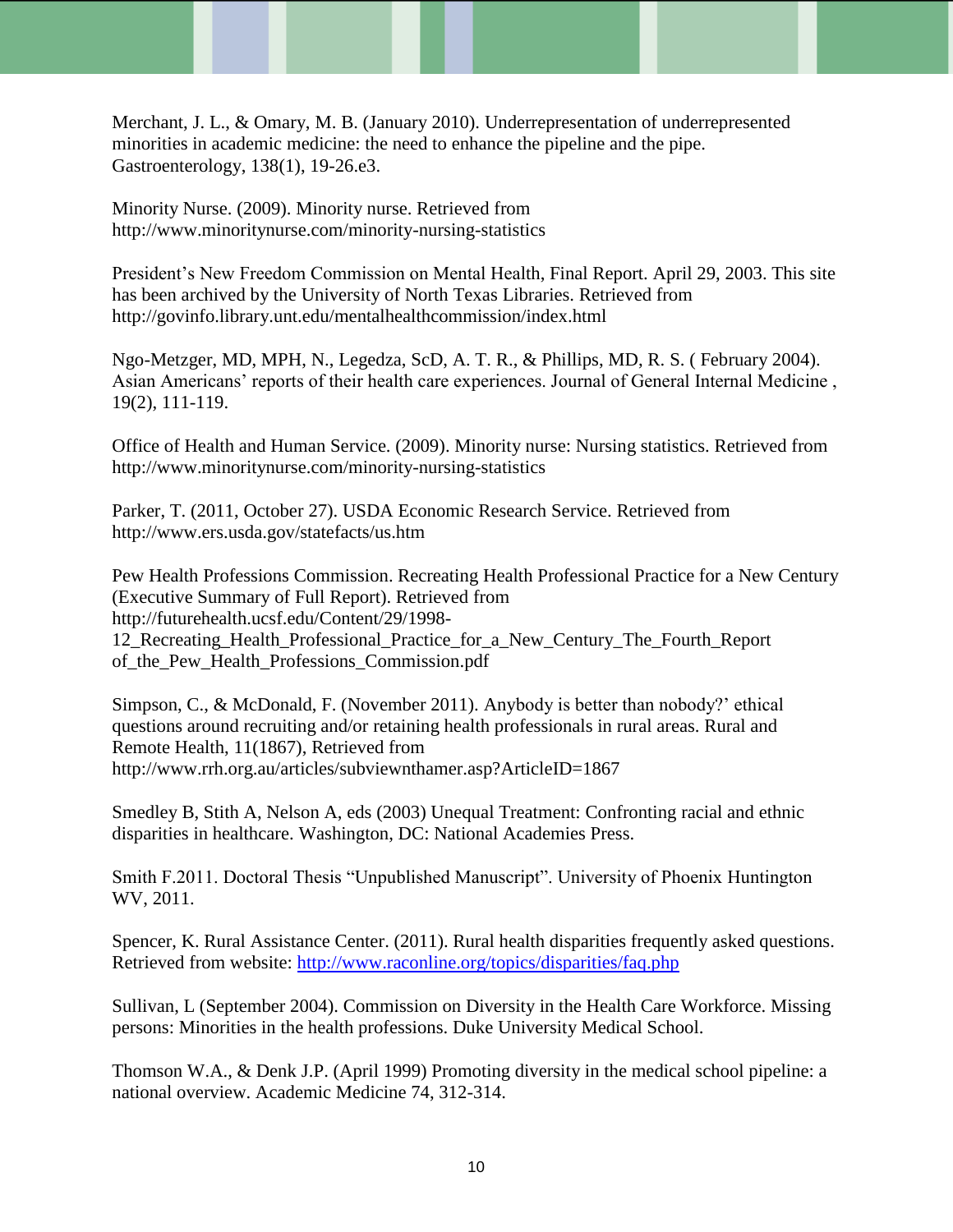Truman, B. I., Smith, C. K., Roy, K., Chen, Z., Zhu, J., Gotway Crawford, C., & Zaza, S. U.S. Dept. of Health and Human Services, Center for Disease Prevention and Control. (January 2011). Morbity and mortality weekly: cdc health disparities and inequalities report (Supplement/Vol. 60). Retrieved from U.S. Department of Health and Human Services website: http://www.cdc.gov/mmwr/pdf/other/su6001.pdf United Negro college fund fiscal year 2010 legislative briefing materials. (2009, June 01).

Retrieved from [http://www.uncf.org/advocacy/documents/FY/Comprehensive.Background.](http://www.uncf.org/advocacy/documents/FY/Comprehensive.Background.%20Briefing.Materials.pdf)  [Briefing.Materials.pdf](http://www.uncf.org/advocacy/documents/FY/Comprehensive.Background.%20Briefing.Materials.pdf)

University of Virginia School of Medicine's Summer Medical & Dental Program: major accomplishments. (2011, November 09). Retrieved from http://www.medicine.virginia.edu/education/medical-students/office-of-diversity/smdep/majoraccomplishments

U. S. Department of Agriculture. (2004). Retrieved from Rural Development Research Report Retrieved from: http://www.ers.usda.gov/publications/rdrr100/rdrr100.pdf

U.S. Department of Agriculture, Economic Research Service. (2007). Rural population and migration: Trend 6—challenges from an aging population. Retrieved from: http://www.ers.usda.gov/Briefing/Population/Challenges.htm

U.S. Department of Health and Human Services, Agency for Health Research and Quality. (2010) National healthcare disparities report, chapter 8 health system infrastructure. Retrieved from website: http://www.ahrq.gov/qual/nhdr10/Chap8.htm

U.S. Department of Health and Human Services, Health Resources and Services Administration, Maternal and Child Health Bureau. (2011) The National Survey of Children's Health 2007. Rockville, Maryland: U.S. Department of Health and Human Services.. Retrieved from website: http://mchb.hrsa.gov/nsch/07rural/introduction.html

U.S. Department of Labor, Bureau of Labor. (2010). Household data annual averages. Retrieved from website: http://www.bls.gov/cps/cpsaat11.pdf

Vilarejo, M., & Barlow, A. E. L. (2007). Evolution and evaluation of a biology enrichment program for minorities. Journal of Minorities and Womenin science and engineering, 13, 119-43.

Vilarejo, M., Barlow, A. E. L., Kosan, D., Veazy, B. D., & Sweeney, J. K. (2008). Encouraging minority undergraduates to choose science careers: Career paths survey results. CBE Life Sciences Education, 7(4), 394-409.

Wade, M. E., Brokaw, J. J., Zollinger, T. W., Wilson, J. S., Springer, J. R., Deal, D. W., White, G. W., & Barclay, J. C. (2007). Influence of hometown on family physicians. Family Medicine, Apr 39(4), 248-54.

Wakefield, M. (November 2, 2004). IOM Report: Quality Through Collaboration; ORHP Technical Assistance Meeting of Rural Health Research Centers; Center for Rural Health.